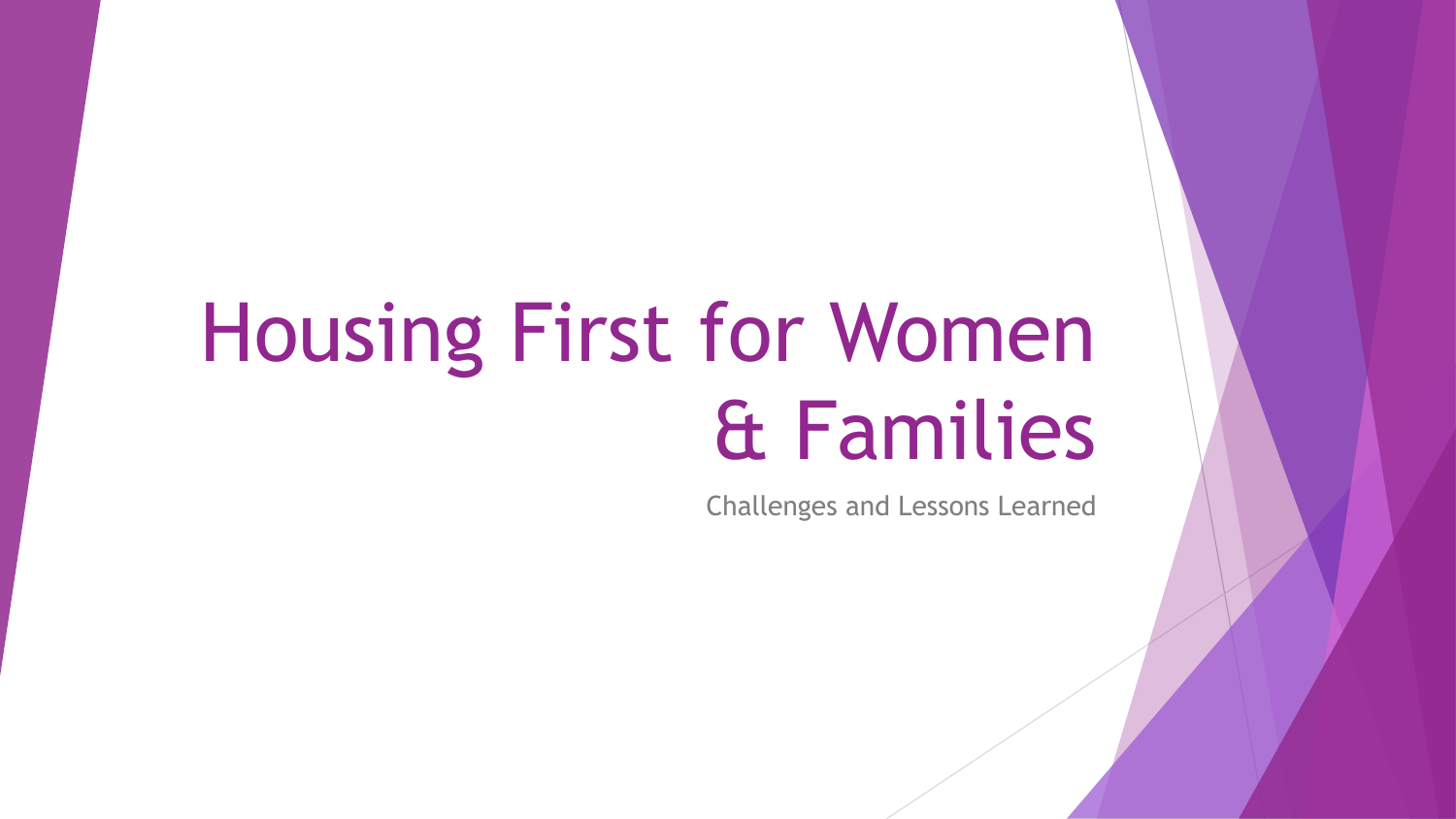### Introduction

West Central Women's Resource Centre exists to empower women to help themselves, their families and their community to safer, healthier lifestyles. Our home is the diverse West Central neighbourhood of Winnipeg.

Our shared vision is for a healthy, sustainable, equitable, just and peaceful community where women's knowledge and experience is valued and respected. Our vision includes women having hope and strength while living out equal social, economic and political rights.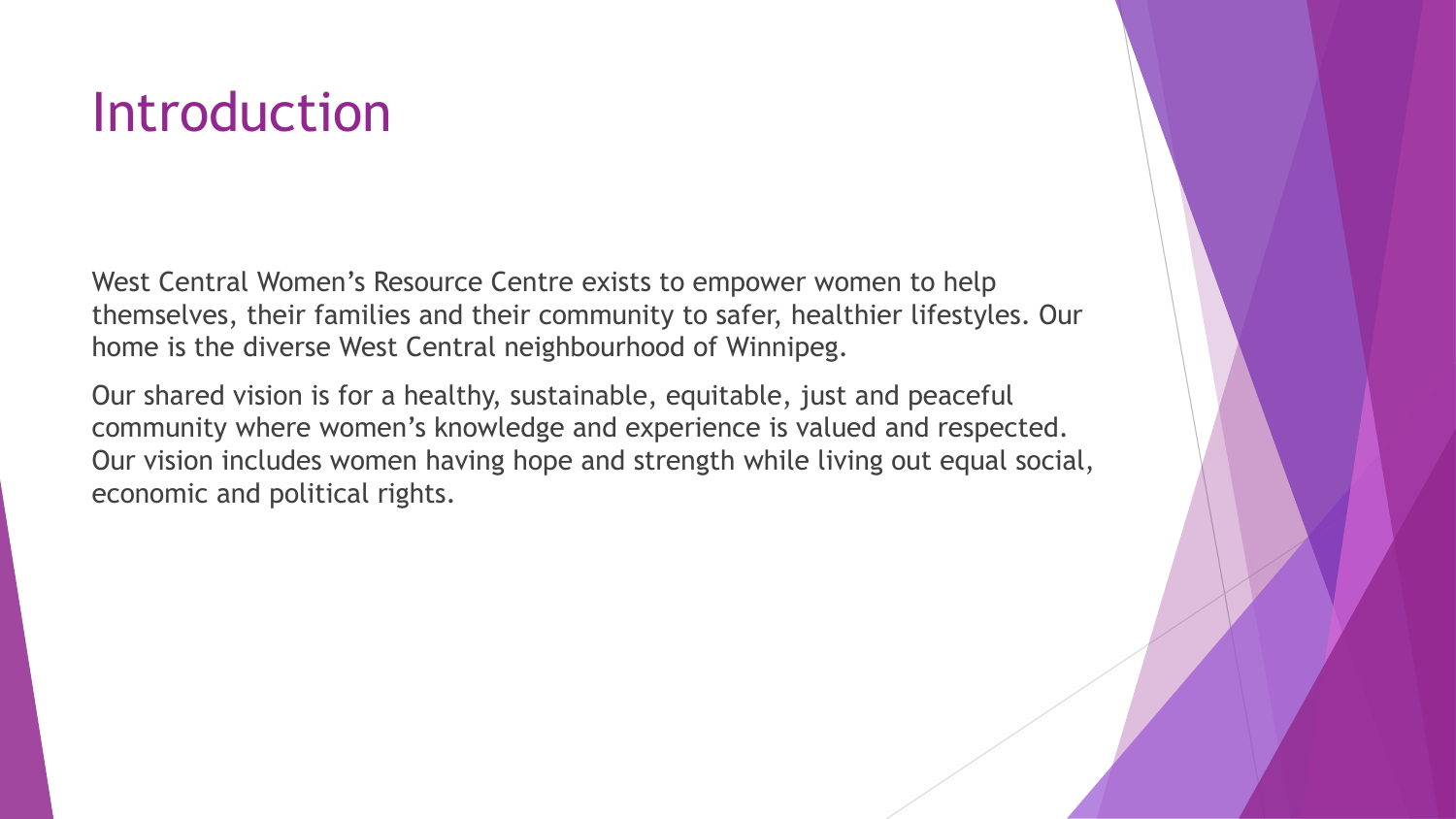### Introduction

We work toward achieving our vision using a Women Centered Approach, informed by the lived experience of the diverse women in our community. We also use the following to guide our work, words and actions:

Empowerment Framework – A capacity building framework with 4 stages of empowerment (breaking social isolation, networking, awareness, action).

Inclusion Framework – We value and celebrate our community's rich diversity of identities and perspectives. We strive to foster a culture of belonging and work to advance equity within the centre and the wider community. We use of a Transinclusive definition of women.

Harm Reduction – Taking steps to reduce harm in people's lives by valuing where they are and helping them move to a place of less harm.

Multi-level Approach – Working simultaneously in many spheres (the individual, family, community and systemic).

Community Economic Development – Supporting local goods, services, investment, employment, decision making and skill building while promoting neighbourhood sustainability, human dignity and the environment.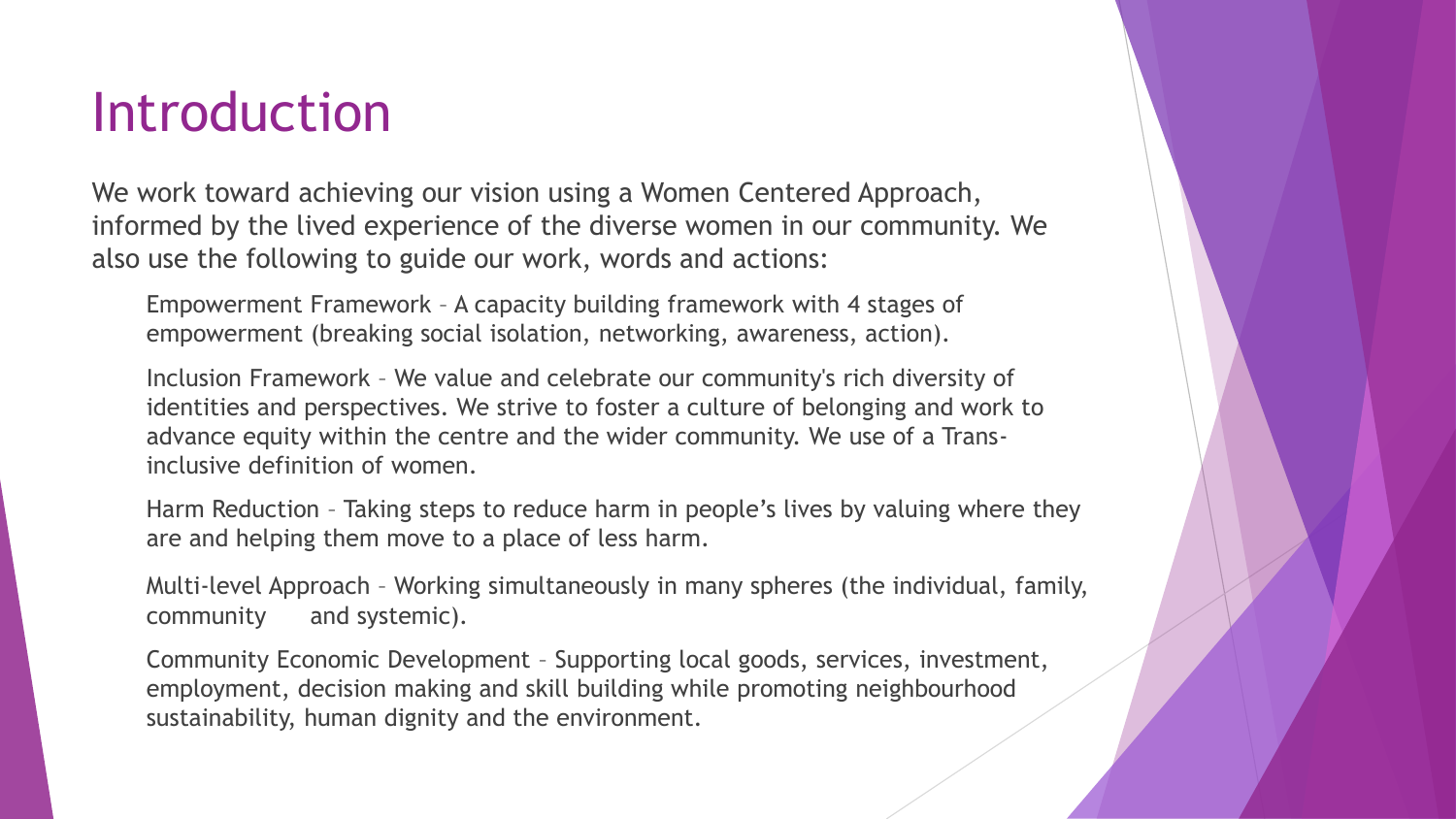### WCWRC's Housing Context

- ▶ Centre created through a women's community housing and income project.
- Consistent focus on multi-level work women-centred program delivery, community organizing and communication towards system change.
- Involvement in local networks: Winnipeg Rental Network, Right to Housing, Make Poverty History Manitoba.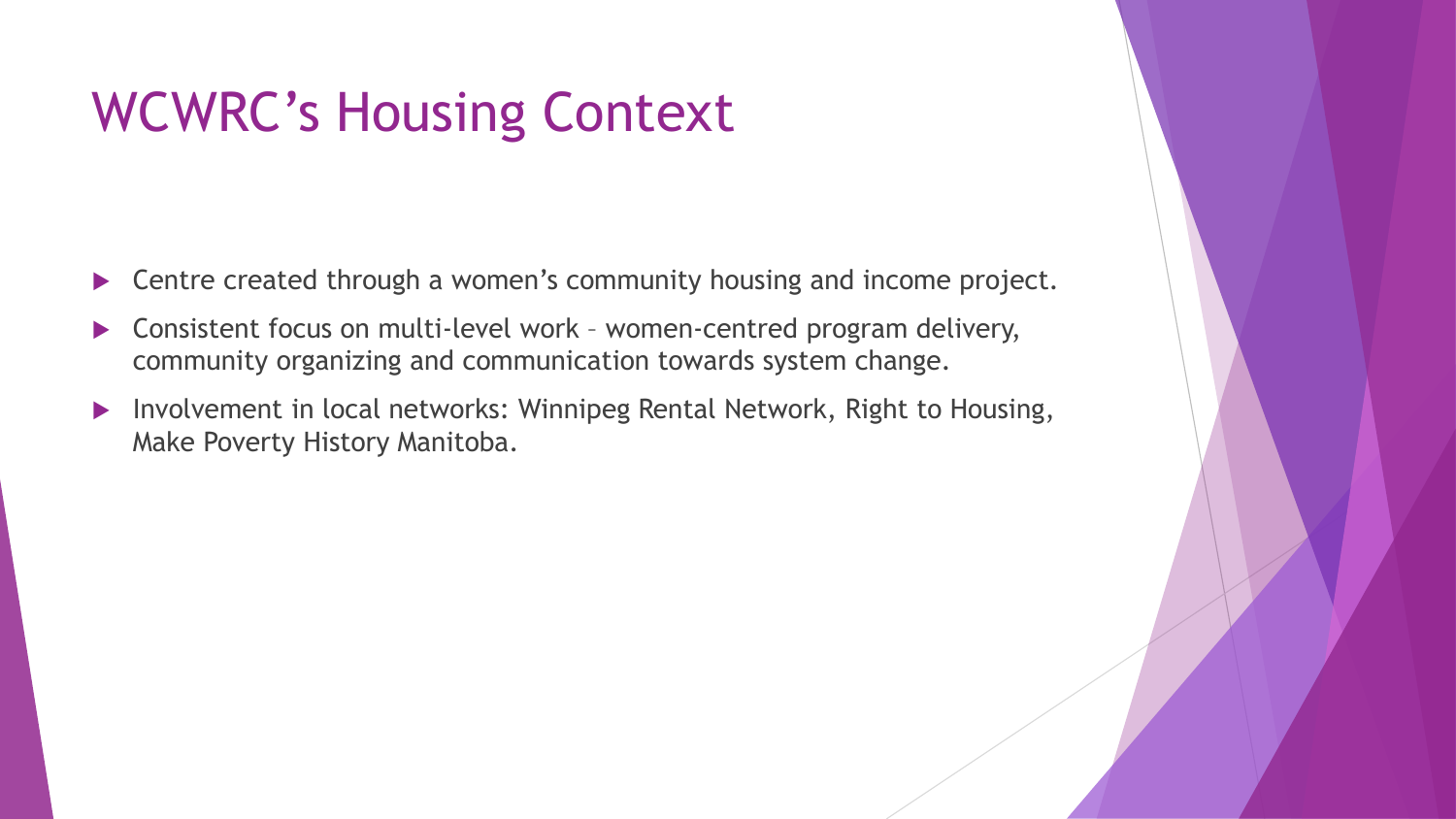### Homelessness Partnering Strategy: Definitions and Community Priorities

▶ HPS definition of homelessness: not specifically excluding OR including gender based experiences. Leaves it up to communities to develop priorities. (emphasis added)

The target population for the Housing First approach under the Homelessness Partnering Strategy (HPS) is individuals who are chronically and episodically homeless. HPS has defined these populations as follows:

**Chronically homeless** refers to individuals, often with disabling conditions (e.g. chronic physical or mental illness, substance abuse problems), who are currently homeless and have been homeless for six months or more in the past year (i.e., have spent more than 180 cumulative *nights in a shelter or place not fit for human habitation*);

**Episodically homeless** refers to individuals, often with disabling conditions, who are currently homeless and have experienced three or more episodes of homelessness in the past year (of note, episodes are defined as periods when a person would be *in a shelter or place not fit for human habitation, and after at least 30 days, would be back in the shelter or inhabitable location*)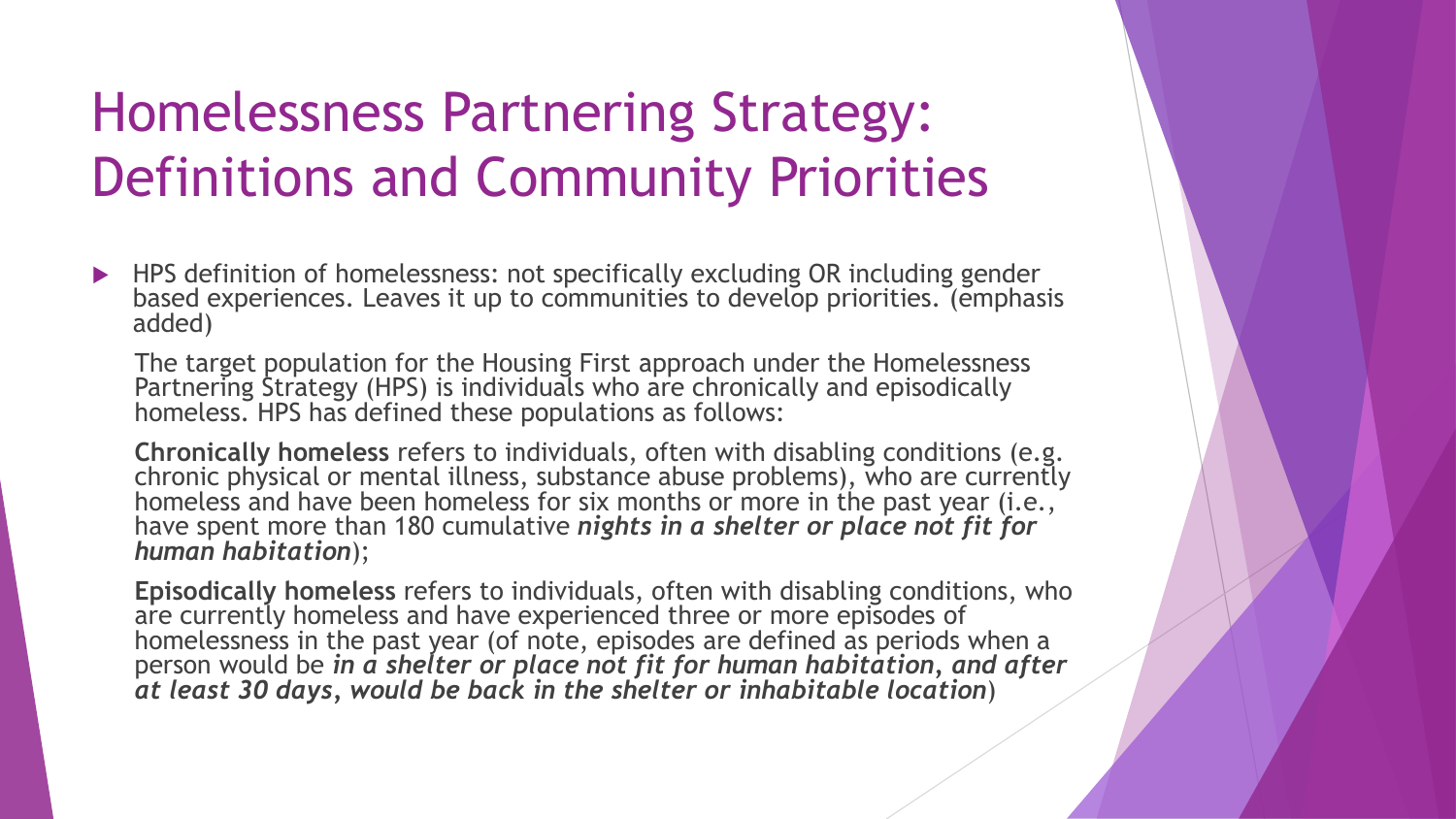### Homelessness Partnering Strategy: Definitions and Community Priorities

**Winnipeg's Community Priorities 2014-2019:**

- Chronically and Episodically homeless individuals
- Youth
- Aboriginal people

Women's unique experiences of homelessness are not mentioned in the Community Priority document.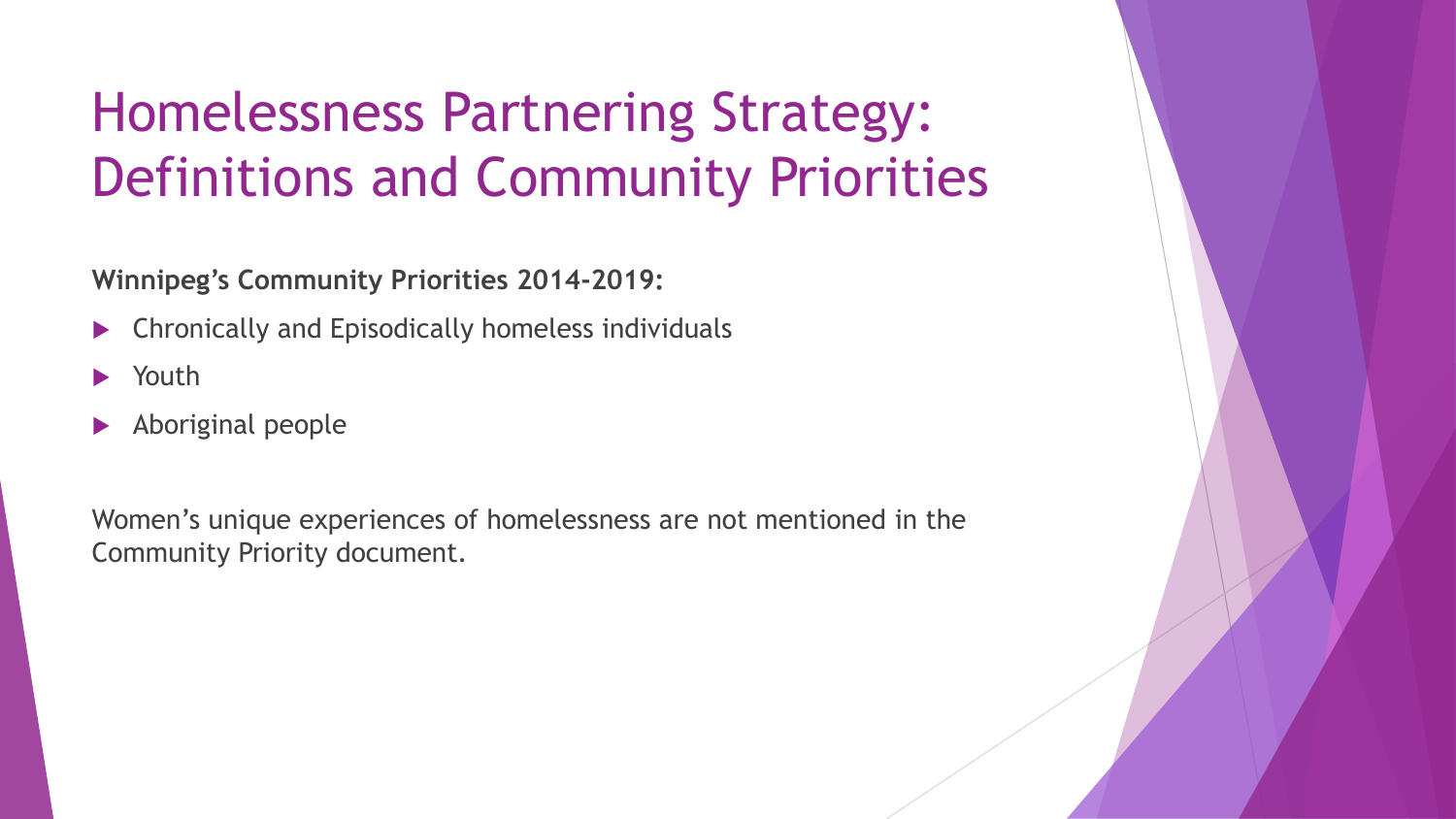### Homelessness Partnering Strategy: Definitions and Community Priorities

#### Challenges

- **Local interpretation of HPS** direction: hard to find out where the locus of decision is.
- Staggered staff hiring: resource intensive, challenges in creating team-oriented relationships
- $\blacktriangleright$  High caseloads, high crisis dynamics in start-up caseload
- Resistance to funding supportive housing

#### Moving Forward

- ▶ Close relationships with funders and community decision-making bodies
- Negotiate caseloads and intake plans to anticipate pinch points.
- Broaden discussion of supportive housing beyond rigid program models.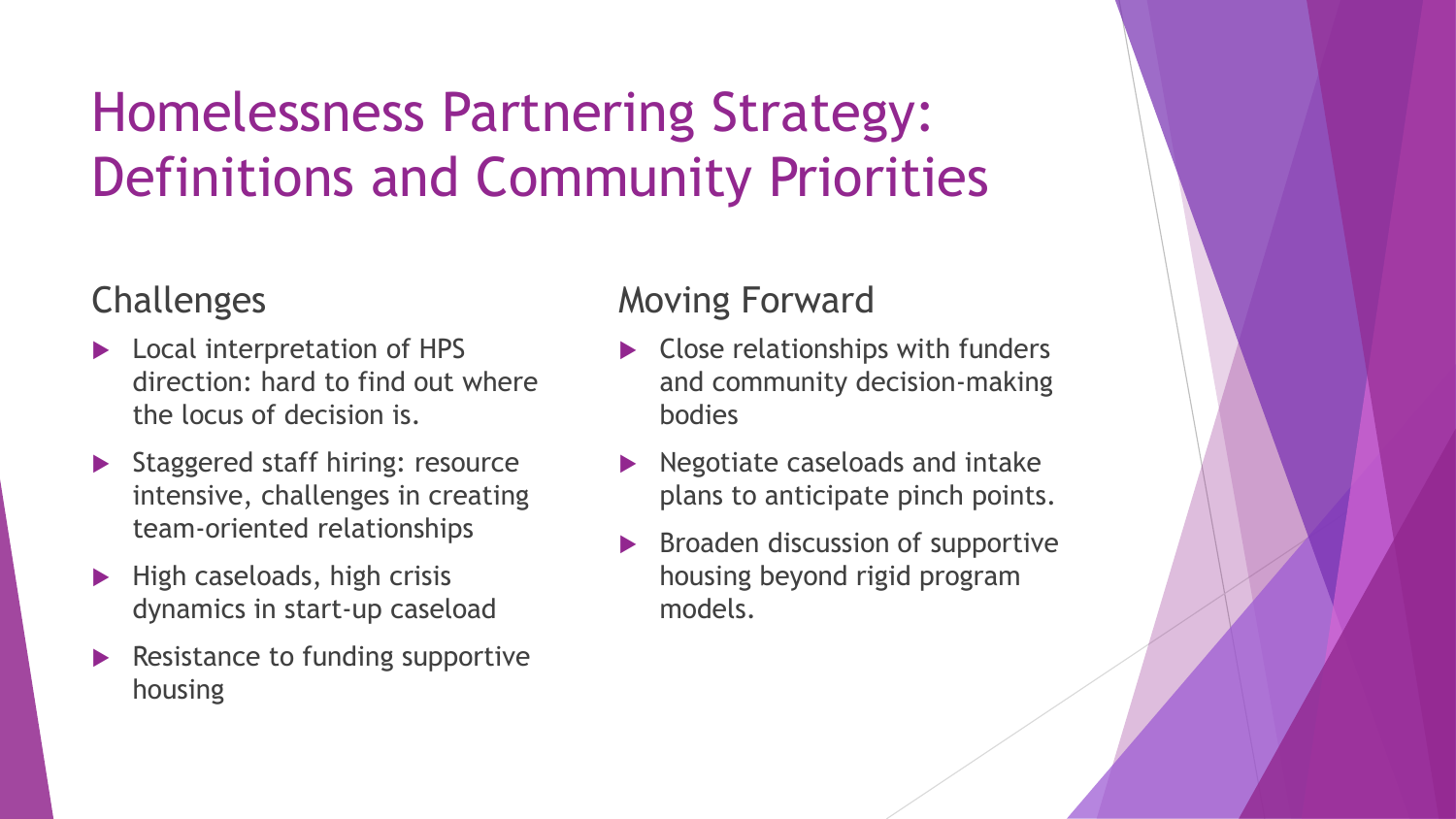## Housing First Intake & Screening

#### Challenges

- Winnipeg's context: centralized vs. coordinated intake
- Need for gendered outreach strategy.
- $\blacktriangleright$  Need for strong relationships with community agencies doing genderbased work to support the intake process. Disclosure is limited in the SPDAT.
- VI-SPDAT not gender responsive.
	- ▶ Questions are system-focused, so they leave out experiences that aren't served by the system. Eg. number of interactions with police, emergency services
	- **Dramatic under-reporting of risks** experienced. Eg. Mothers, women who need toughness to survive

#### Moving Forward

- $\blacktriangleright$  Participate in developing a truly coordinated model. We're all moving toward the same goal.
- ▶ Offered to develop a gender-based outreach strategy including organizations we know work with women experiencing homelessness
- Coordinated intake body has taken feedback and adjusted questions.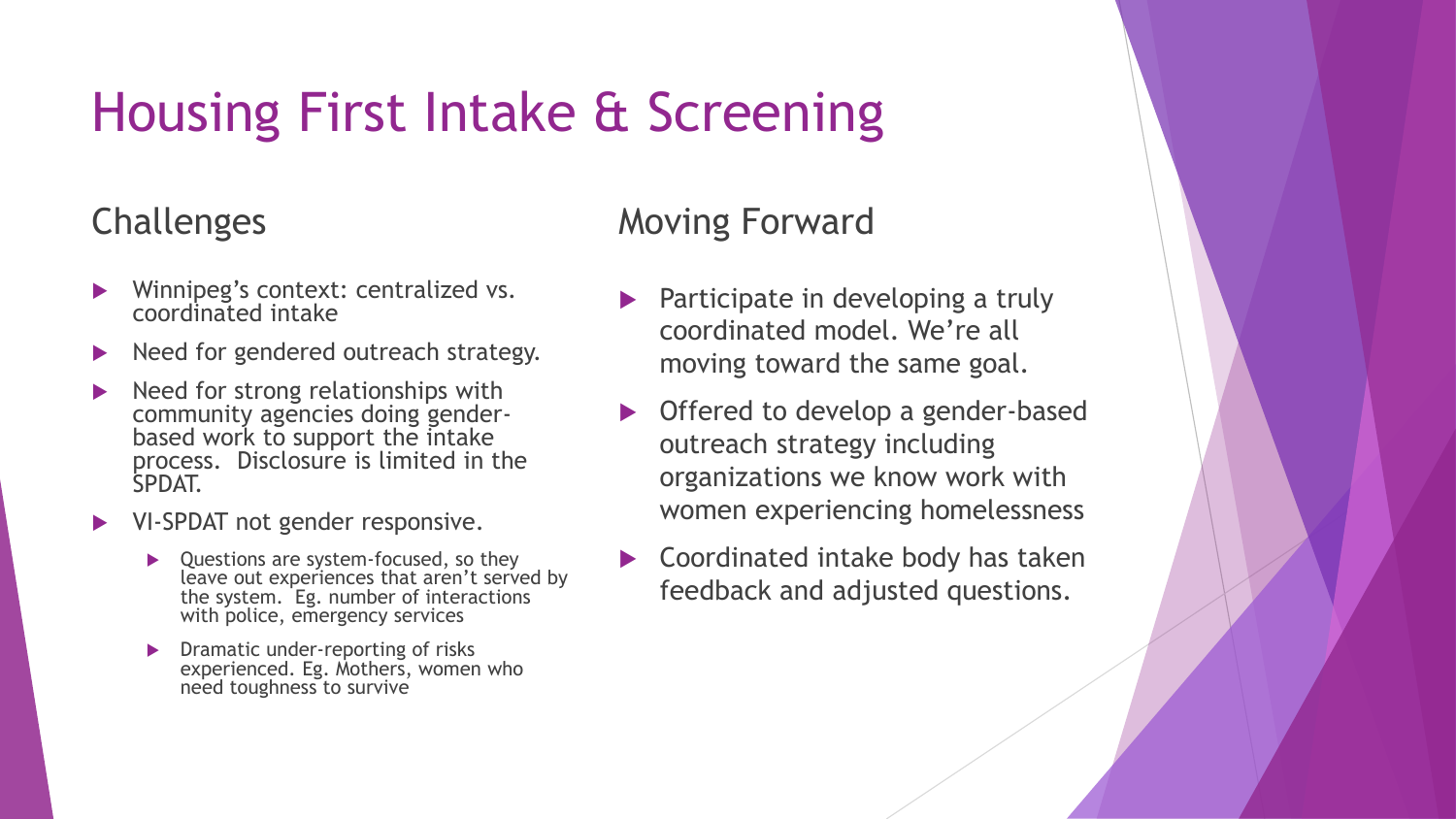## Individual Support

### Challenges

- Risk from abusive relationships increases immediately following housing.
- **EX Challenging to simultaneously support** the family and each individual in it.
- Families with babies and young children are juggling a lot, more difficult to connect.
- Resources for families are inconsistent. HPS Housing First hasn't fully adapted to family needs.
- Different age groups look for different types of support.

### Moving Forward

- Safety planning!
- Support each adult in a couple with a different caseworker if necessary.
- $\triangleright$  Cultivate new circles of support based on changing circumstances
- Share resource gaps with funders
- Be patient!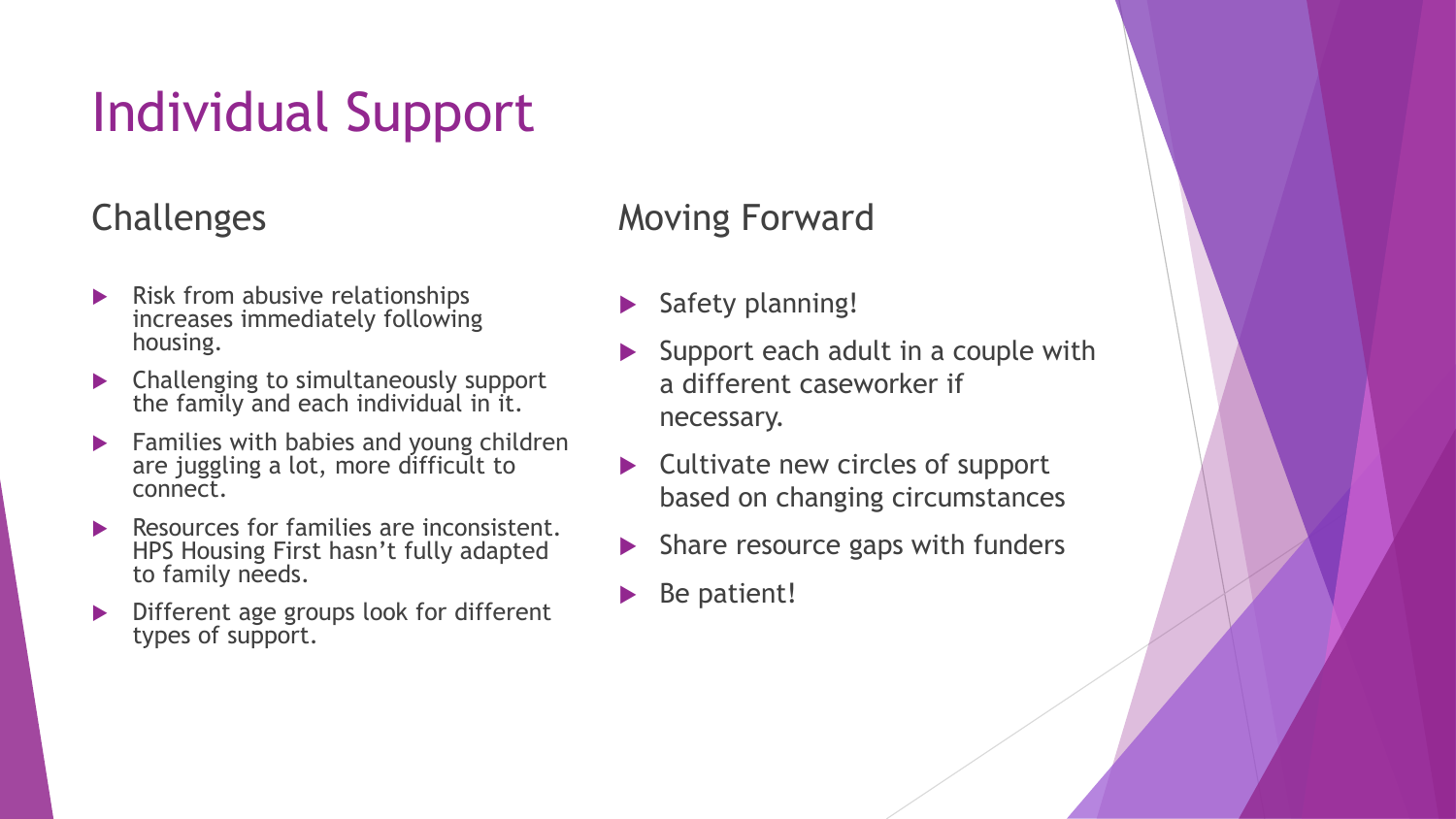### Social Systems: Gendered Paths to Homelessness

- ▶ Intersection with Child Welfare system. Families live in fear of apprehension due to risks inherent in their situations. Child apprehensions can either cause or complicate homelessness.
- Gender-based violence.
- Family conflict.
- Intersectionality: Intersectionality provides a framework for understanding that aspects of social identities (including race, gender, class, sexuality, ability, etc.) are not exclusive but in fact overlap and produce specific experiences of discrimination and oppression.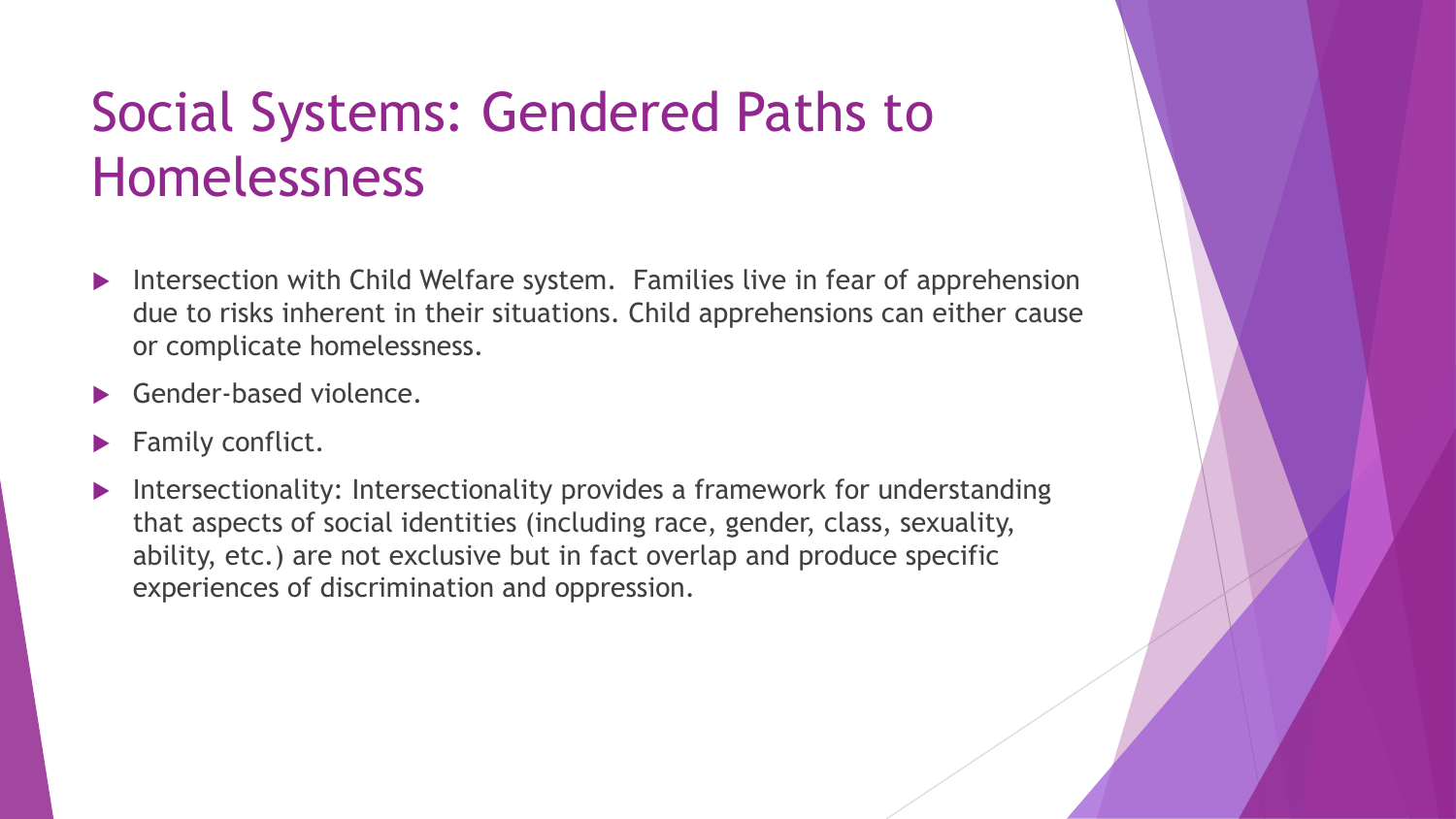## Gender-Based Strategy to End Homelessness in Winnipeg

**Vision:** Winnipeg will prevent homelessness for women, trans, two-spirit and gender non-conforming individuals by closing system gaps that create gendered paths to homelessness.

**Mission:** The Steering Committee will develop a Gender-Based Strategy to End Homelessness in the City of Winnipeg based on community consultation and research. It will propose a body to promote its implementation to the City of Winnipeg and the systems which impact paths to homelessness.

#### **Structure:**

- Steering Committee
- First Voice Advisory Committee
- Research

To be launched in 2019.